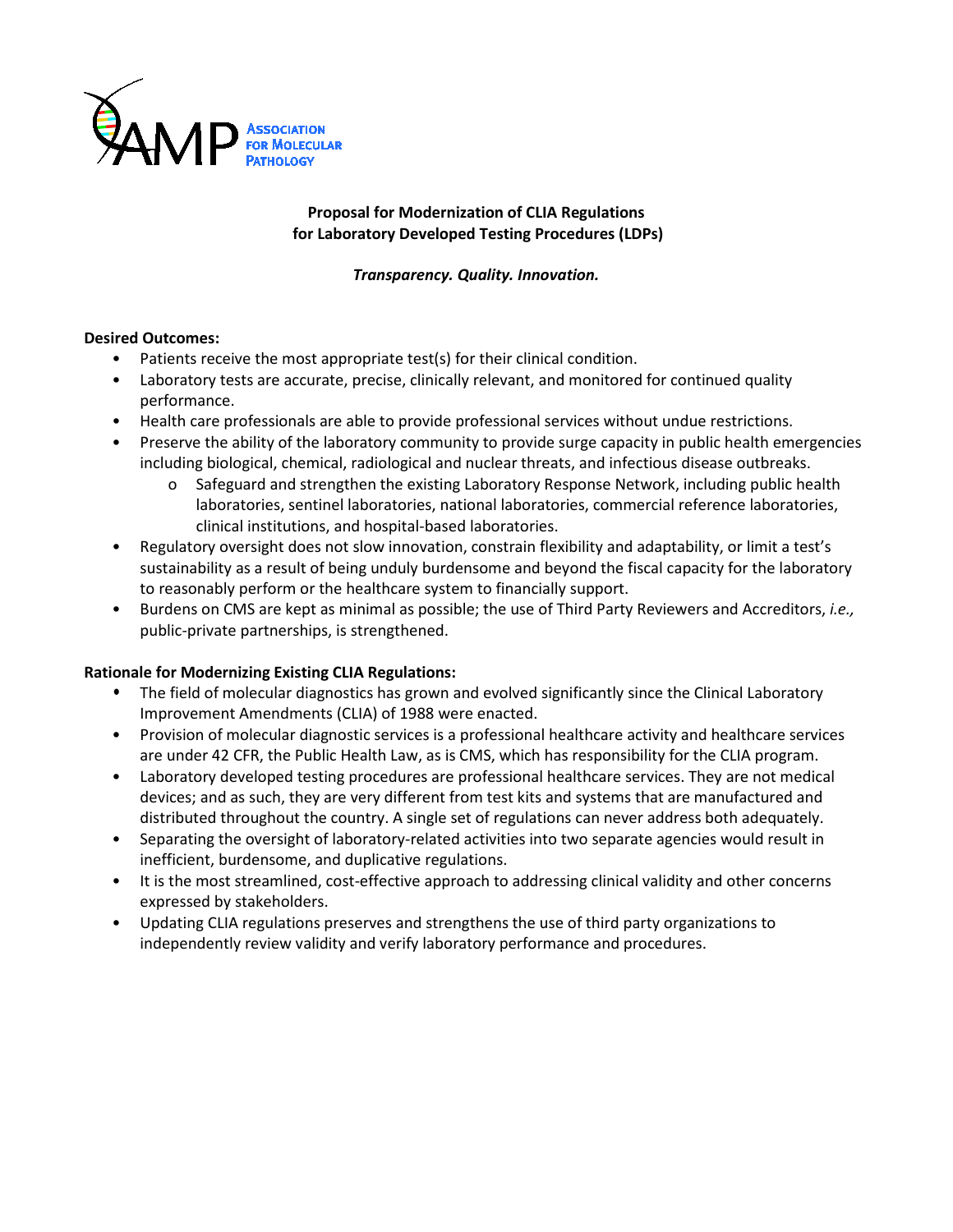#### **Key Features:**

- Updates selected existing CLIA regulations
- Applied to laboratory developed testing procedures, which are considered high complexity under CLIA regulations
- Tiered; risk-based
- Provides assurance of quality, analytical validity and clinical validity without jeopardizing innovation or patient access to necessary care
- Provides for rapid response during public health emergencies
- Provides transparency so the ordering physician and patient can get essential information to inform selection of an appropriate LDP
- Provides for pre-introduction review of high and moderate risk LDPs
- Directs CMS to stipulate a minimum level of standards for LDP analytical and clinical validity
- Provides a distinct role for FDA: MAAAs with proprietary algorithms must be submitted to FDA unless the laboratory reveals its proprietary algorithm to Third Party Review and Inspection
- Requires laboratories to participate in proficiency testing or alternative assessment for all LDPs
- Does not change states' exempt status under CLIA
- Avoids duplication of activities within and between agencies
- Provides for shared LDP protocols
- Timeline: two years to final rule, another two years after final rule to take effect

## **LDP Oversight Summary:**

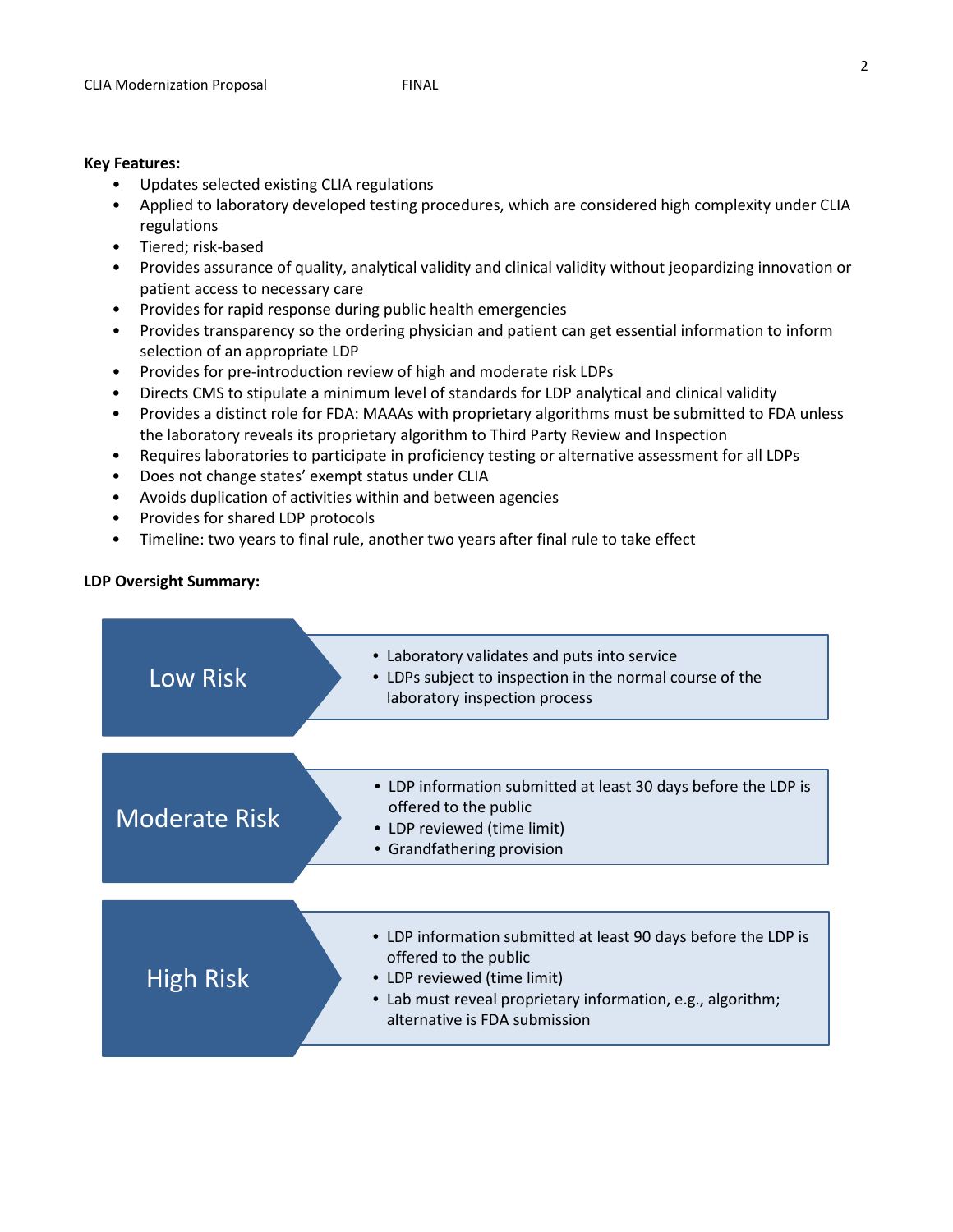Table of Contents:

#### **Section 1: Definitions**

**Section 2: Third Party Reviewer approval**

#### **Section 3: LDP risk classification**

#### **Section 4: LDP publication requirements**

Section 3.1: Standardized format for information on LDPs Section 3.2: Submission of information to CMS/Third Party Reviewer Section 3.3: Require LDP information to be available publicly and electronically

#### **Section 5: LDP review requirements**

Section 4.1: Minimum level of standards Section 4.2: Review of LDP information Section 4.3: Evidence for clinical validity Section 4.4: Third Party Reviewers not required to review High Risk LDPs

#### **Section 6: Modifications**

Section 5.1: When a new review is not required Section 5.2: When a new review is required Section 5.3: When FDA cleared or approved IVDs are modified

#### **Section 7: Conditional approval**

#### **Section 8: Exemptions**

# **Section 9: Minimum requirements for CMS-approved accrediting organizations' laboratory inspectors and the inspection process**

Section 8.1: Inspector selection and training Section 8.2: Inspection teams Section 8.3: Feedback mechanism Section 8.4: Records

#### **Section 10: Update list of analytes for which proficiency testing is required**

Section 9.1: Require regular list updates Section 9.2: Utilization of advisory boards Section 9.3: Proficiency testing or alternative assessment for all LDPs

#### **Section 11: Mechanism for reporting laboratory and LDP errors**

Section 10.1: Reporting errors Section 10.2: Further investigation of errors

## **Section 12: Fees**

#### **Section 13: Ensure adequate scientific expertise**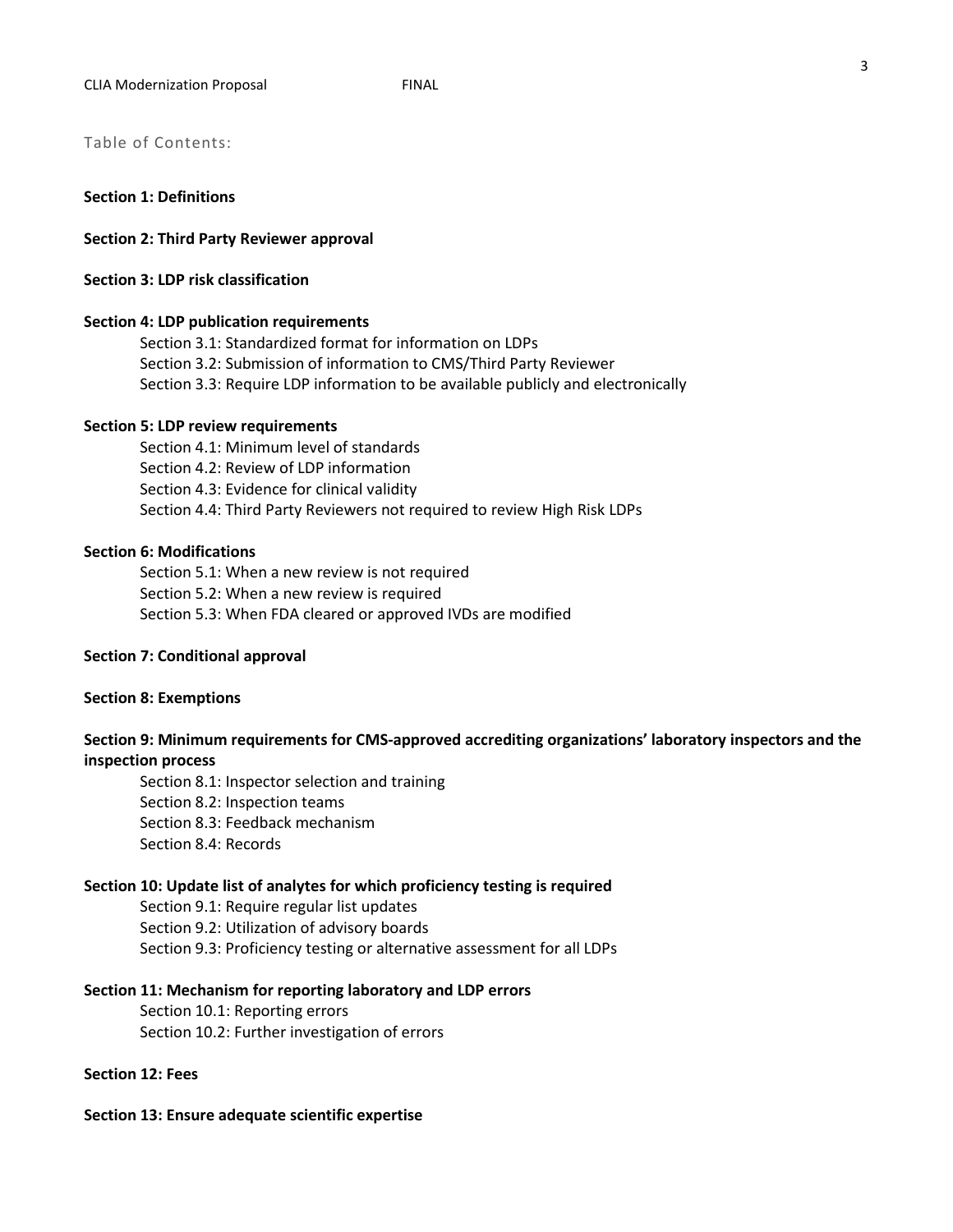# **Section 14: Preemption**

- **Section 15: Exempt status**
- **Section 16: Protocol sharing**
- **Section 17: Standardized reference materials**
- **Section 18: Conforming amendment**

**Section 19: Timeline**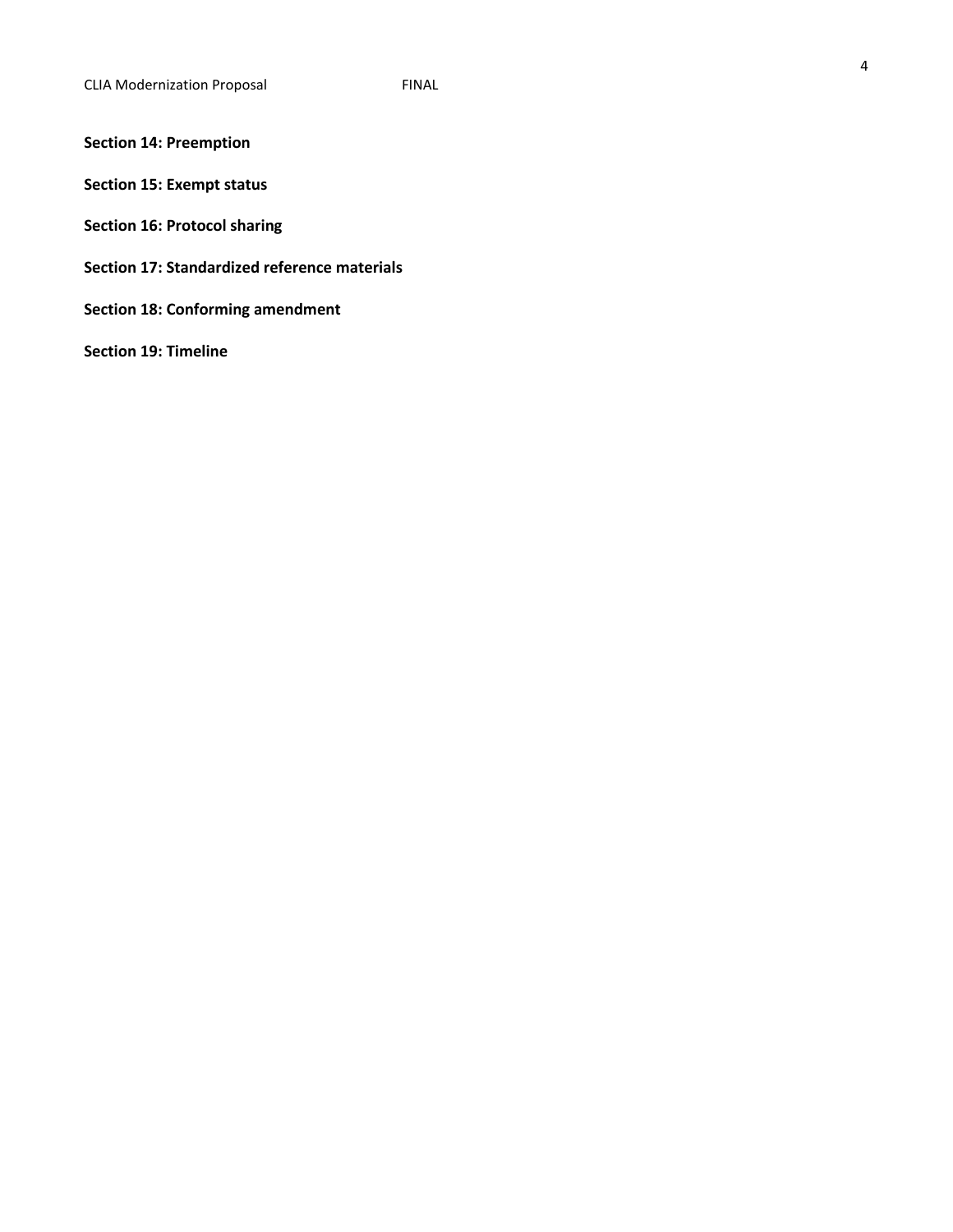## **Section 1: Definitions**

Relevant code: 42 USC 263a(a)

- Clarify that an 'examination' or 'procedure' in 42 USC 263a includes laboratory developed testing procedures.
- Define laboratory developed testing procedures (LDPs) to mean "a testing procedure or service that encompasses and integrates, in a single CLIA-certified laboratory, the design, development, validation, verification, and quality systems used in laboratory testing and interpretative reporting in the context of clinical care or public health services."

Relevant code: 42 CFR 493 (referred to as "CLIA regulations" in the remainder of the proposal)

- Third Party Reviewer means a CMS-approved non-governmental organization that reviews LDP analytical and clinical validation data for a CLIA-certified laboratory and issues approval for that LDP to be offered to the public. These organizations may utilize the expertise of relevant government agencies.
- Rare disease means a disease or disorder with an incidence of fewer than 200,000 newly diagnosed individuals per year in the United States.
- Clinical validity, as it pertains to the CLIA regulations, means the association of a biomarker or analyte with the presence, absence, predisposition to, or risk of a specific clinical condition. Clinical validity is distinct from clinical utility.

### **Section 2: Third Party Reviewer approval**

- CMS will establish a transparent process whereby non-federal-governmental organizations may be approved as a Third Party Reviewer organization. State agencies may be a CMS-approved Third Party Reviewer for LDPs offered to residents of that state.
- CMS-approved accrediting organizations will also be eligible to be Third Party Reviewer organizations.

# **Section 3: LDP risk classification**

- CMS will define risk classifications for LDPs as follows:
	- o High risk: Taking the medical context into consideration, an LDP that is used to diagnose a disease, predict risk of disease, or risk of progression of a disease, that is associated with significant morbidity or mortality, or threatens the public health, AND; uses methodologies that involve proprietary algorithms or computations such that the test results cannot be tied to the methods used or inter-laboratory comparisons cannot be performed.
		- Example: Multi-analyte Assay with Algorithmic Analysis (MAAA) that utilize proprietary algorithms
	- o Moderate risk: Taking the medical context into consideration, an LDP that is used to diagnose a disease, predict risk of disease, or risk of progression of a disease, or patient eligibility for a specific therapy to treat a disease, that is associated with significant morbidity or mortality, AND; the test methodology lends itself to inter-laboratory comparisons or proficiency testing.
		- Examples: Genomic sequencing procedures in oncology, *e.g.*, tumor profiling panels, or for inherited conditions; biomarker analysis as an aid to indicate potential responsiveness to therapy; Epstein-Barr Virus (EBV) detection for post-transplant lymphoproliferative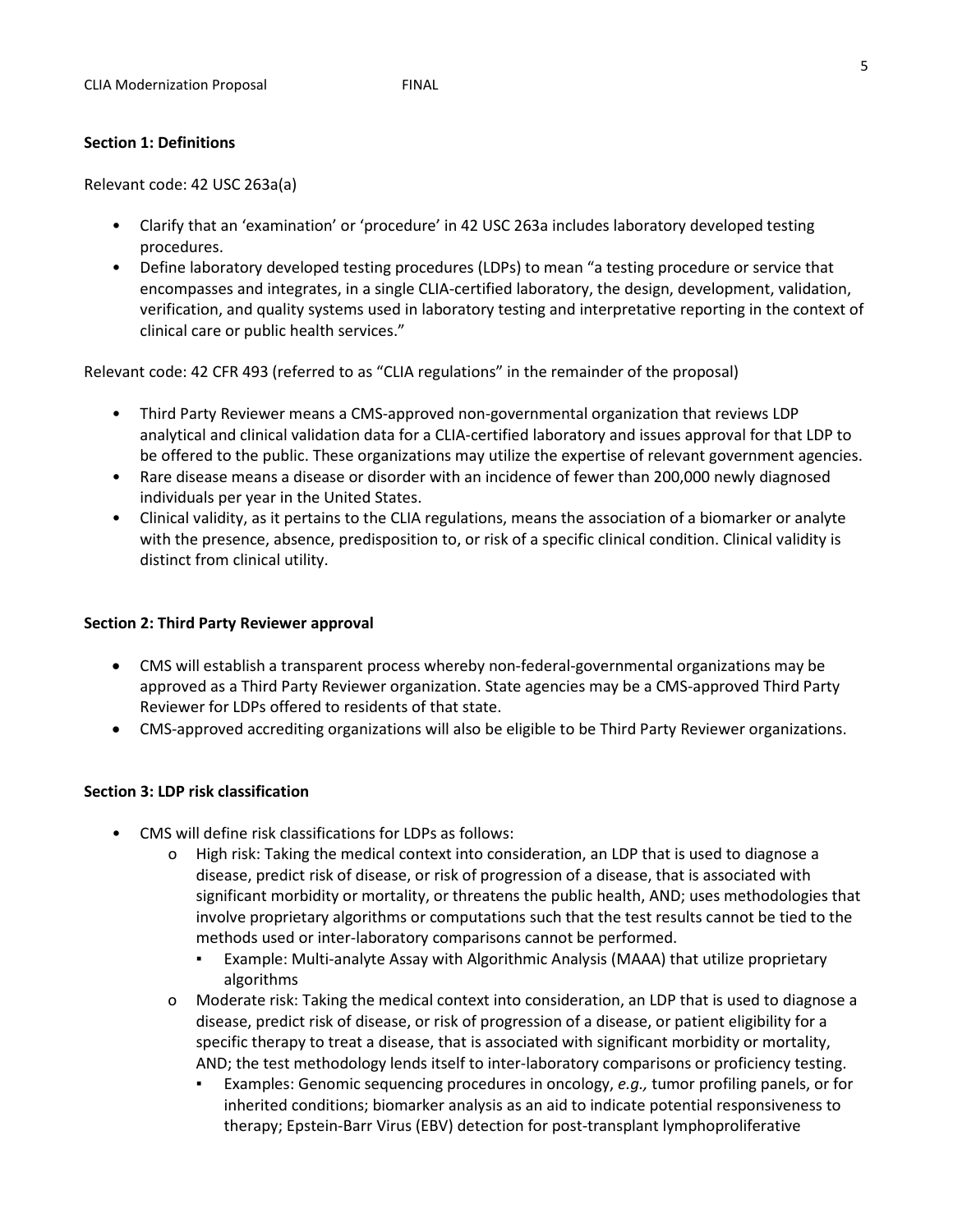disorders or disease (PTLD); human papilloma virus (HPV) genotyping; non-invasive prenatal testing

- o Low Risk: an LDP for which the laboratory makes no claim that the test result alone determines diagnosis, prognosis or direction of therapy, absent other clinical information or diagnostic procedures, OR; the consequence of an incorrect result or interpretation is unlikely to lead to serious morbidity or mortality, either for the patient or the public health. LDPs used for rare diseases, for public health emergencies, and for infectious agents that are not serious threats to the public health are classified as low-risk.
	- Examples: Hereditary hemorrhagic telangiectasia (rare disease); Factor V Leiden; immunoglobulin clonality assessment; LDPs for emerging biothreats; human herpesvirus 6 (HHV-6) detection; EBV for diagnosis of infectious mononucleosis; CF carrier screening.

## **Section 4: LDP publication requirements**

### Relevant code: 42 CFR 493.1291; 42 USC 263a

Rationale: Healthcare professionals, patients, and regulatory agencies should be able to access information such as accuracy, precision, and known clinical significance of an LDP. Laboratories that offer high and moderate risk LDPs should submit information about that LDP, including summary data associated with analytical and clinical validity, to CMS in a CMS-provided/designated standardized format. It should be required that the information be publicly displayed in a searchable, standardized format to enable easy review and comparison between LDPs. This would ensure transparency of test information, enable treating physicians, laboratories, and patients to compare LDPs and enhance communication between them. Once clinical validity is established for an analyte/biomarker, laboratories should not be required to submit this information.

Section 4.1: Standardized format for information on LDPs

- Require that CMS develop (itself or through one or more contractors) a standardized format, *e.g.,* electronic form(s), through a public process that involves input from relevant clinical laboratory professionals. The purpose shall be to provide information necessary for pre-introduction review according to the requirements in Section 5; and, to provide validity summary information such that it is available publicly, i.e., to the ordering physician and patient before it is ordered. Such information should include:
	- o LDP description (*i.e.*, information associated with claims, intended use, and/or indication for use);
	- o Analytical validity summary data; (for Publication)
	- o Analytical validity full data (for Review)
	- o Clinical validity summary data; (see "Three of a Kind" exception below) (for Publication)
	- o Clinical validity full data (see "Three of a Kind" exception below) (for Review)
	- o LDP methodology/technology;
	- o The date the LDP was put into service;
	- o Risk classification of the LDP as determined by the laboratory;
	- o Contact information for the laboratory;
	- o Certification / licensure number for the laboratory;
- Require that laboratories:
	- o Adopt the standardized format;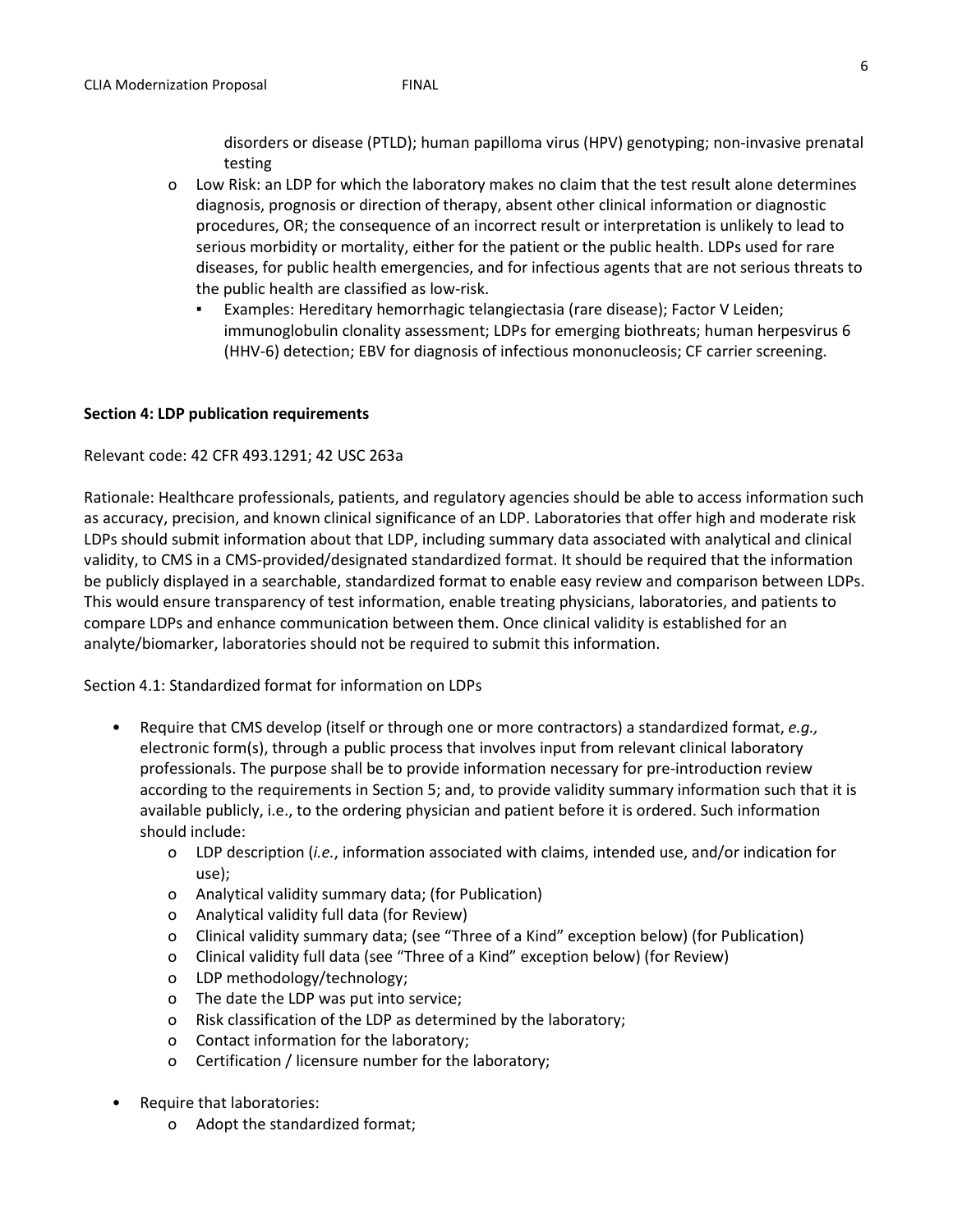- o Provide the required information in the CMS-provided/designated, standardized format to CMS/Third Party Reviewer for any LDP that is not an FDA cleared or approved IVD;
- o Provide the required information in the CMS-provided/designated, standardized format to CMS/Third Party Reviewer for any FDA cleared or approved IVD that the laboratory modifies in accordance with Section 6;
- o Certify the information contained in each form as truthful and accurate;
- o Make this information readily available, *e.g.,* upon request, and provide instructions on how to access the information in any marketing materials, (as already required by 42 CFR 493.1291), for any LDP that is not an FDA cleared or approved IVD; and
- o Ensure that this information and any marketing materials about the LDP do not contain any unsupported claims of performance or validity.
- o "Three of a Kind" clinical validity exception: If the CMS database described in Section 4.3 contains clinical validity summary data for the analyte/biomarker involved in the LDP being submitted, the laboratory is not required to submit clinical validity data, but may reference the database entry.

Section 4.2: Submission of information to CMS/Third Party Reviewer

- Require laboratories to submit the information described in Section 4.1 to CMS/Third Party Reviewer before the LDP is introduced into clinical service as follows:
	- o High risk: 90 days
	- o Moderate risk: 30 days
	- o Low risk: Exempt
- Require CMS/Third Party Accreditor to develop a mechanism to receive and review this information electronically. This mechanism should allow laboratories to be able to track the status of the submission/review electronically.

Section 4.3: Require LDP information to be available publicly and electronically

- Require CMS develop and continuously update a searchable electronic database containing entries for all high and moderate risk LDPs using the LDP information submitted to CMS/Third Party Reviewer (as required in Section 4.1 and 4.2).
- Require CMS to display the information about the LDP publicly and electronically.
	- o Only summary data for analytical and clinical validity will be made public.
- Require new and updated information be published within 30 days of either finalizing a review of an LDP or receiving information about an LDP from the laboratory or Third Party Reviewer.
- Once three (3) laboratories have LDP information in the database, CMS will aggregate the clinical validity summary data and place it in a designated section of the database.
	- o CMS will place an electronic reference, e.g., hyperlink, in the clinical validity field for any LDP that is permitted to reference the database under the "Three of a Kind" exception.

Section 4.4: Clarification provision

• Nothing in this proposal is to be construed to prohibit a laboratory from seeking FDA clearance or approval for any of its LDPs.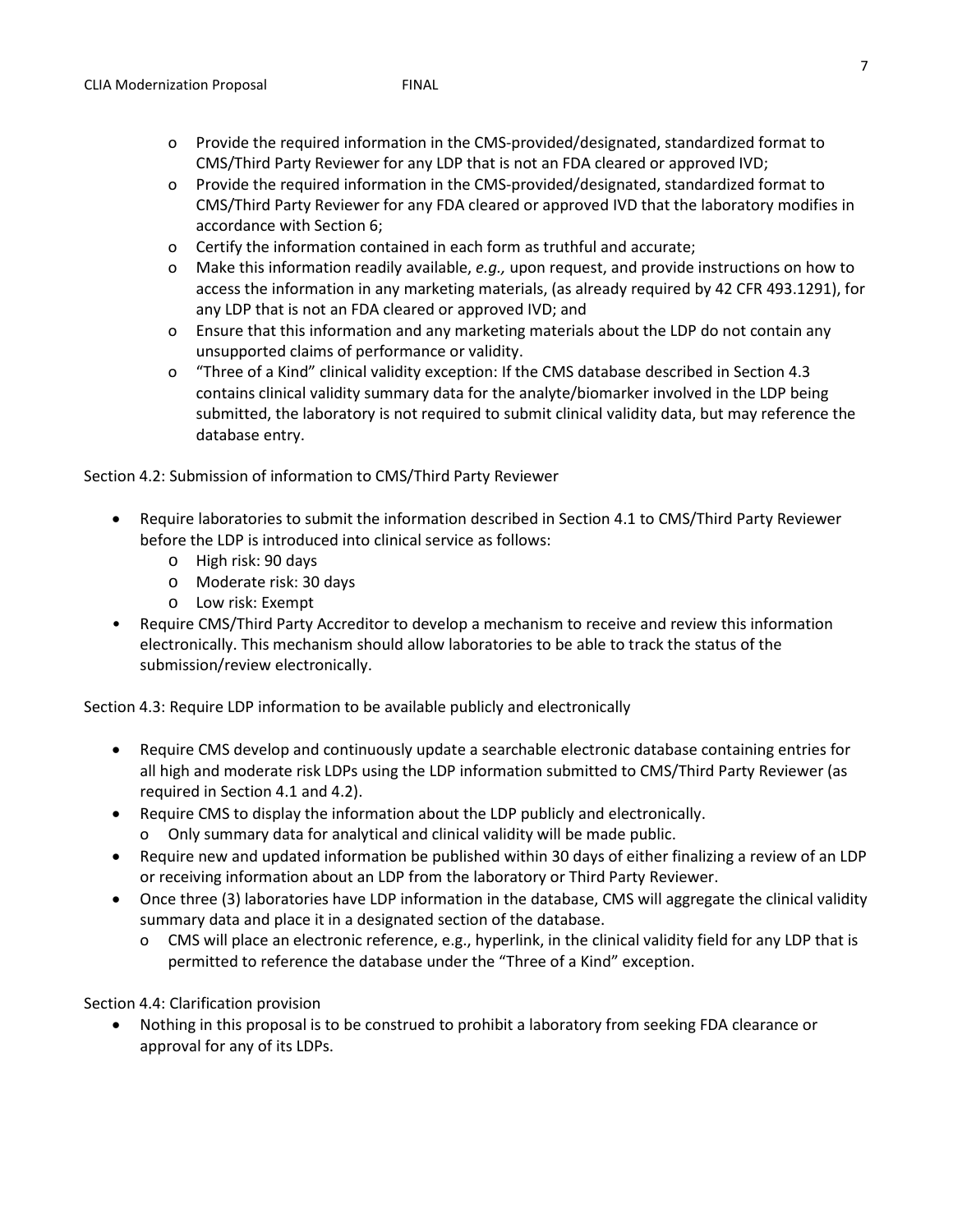### **Section 5. LDP review requirements**

#### Relevant code: 42 CFR 493.1253(b)(2); 42 USC 263a

Rationale: CMS should require a stipulated minimum level of standards for reviewing LDP information to reduce variability in oversight among the various Third Party Reviewers. Standards for analytical and clinical validity should be standardized in all categories of LDPs. CMS should use relevant specialty subject matter experts and a public process for developing these standards. Clinical validity is a vital characteristic that should be considered when designing, ordering, performing, and interpreting an LDP. Clinical validity is typically not established by the laboratory itself but by the scientific or medical community, *e.g.,* in peer-reviewed scientific literature before an LDP is developed. However, when it is not, then data should be collected and/or documented to clinically validate an LDP. Information on clinical validation should be made available to health care professionals and patients as noted in Section 4.

Section 5.1: Minimum level of standards

- CMS will develop and periodically review a minimum level of standards for analytical and clinical validity.
	- o Require that the mechanism use separate specialty public advisory boards made up of the following:
		- No fewer than four subject matter experts familiar with relevant LDPs each, and includes representatives from medical center, public health and commercial reference laboratories, and;
		- Third Party Reviewers and CMS-approved accreditation organizations.
	- o Require CMS to appoint subject matter expert members of the advisory boards using a nomination process that includes professional associations.
	- o Require that members of advisory boards have term limits.
- Standards for analytical and clinical validity should be standardized in all categories of LDPs.

Section 5.2: Review of LDP information

- Require that CMS/Third Party Reviewer review this information using appropriately trained staff within the time limits noted below after receiving a new submission for information on an LDP (See Section 6 for information on modifications):
	- o High risk LDPs: 90 days
	- o Moderate risk LDPs: 30 days
	- o Low risk LDPs: Exempt
- The LDP is presumptively approved if CMS/Third Party Reviewer does not issue a decision within the time limit.
- Require Third Party Reviewers to notify CMS and the laboratory of the review decision electronically within three (3) days of review completion.
- Require Third Party Reviewer to forward any necessary LDP information to CMS within seven (7) days after completing the review for which an approval decision is reached.
- Permit CMS/Third Party Reviewer to request and review proprietary information, *e.g.,* algorithm.
	- o Require CMS to protect such proprietary information. Validation summary data will not be considered proprietary and, as noted in Section 4.3, will be made available to the public.
	- o Laboratories may choose to submit their LDPs to FDA rather than provide proprietary information to CMS/Third Party Reviewers.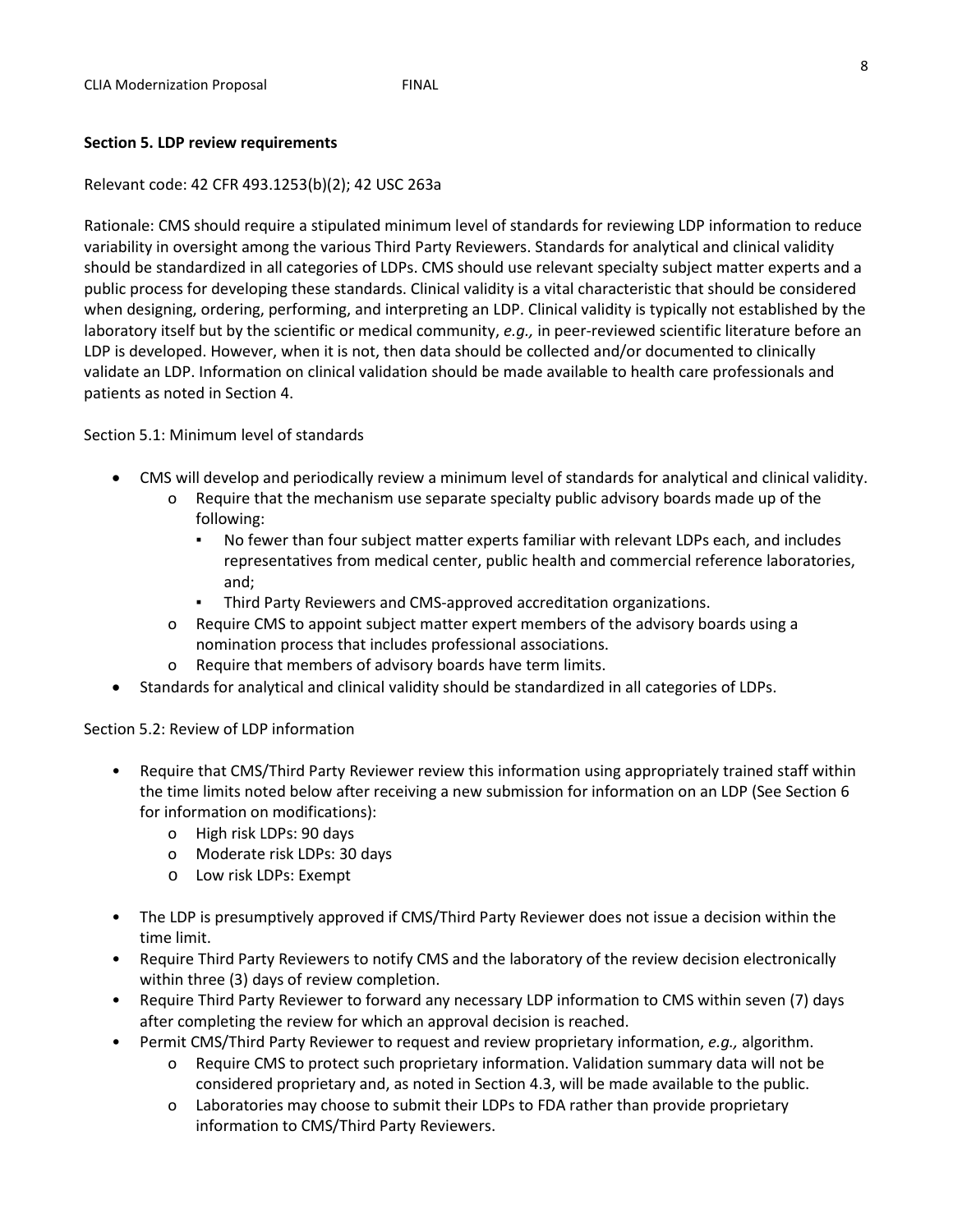- Grant CMS the authority to reclassify the risk during this review time period and CMS must provide the scientific basis for the reclassification in writing to the laboratory.
- Instruct CMS to develop a mechanism for laboratories to appeal a change in risk classification or an approval decision.

Section 5.3: Evidence for clinical validity

- Establish that valid scientific evidence used to determine a test's clinical validity, for the purposes of review by CMS/Third Party Reviewer. Acceptable sources of evidence, may include, but shall not be limited to:
	- o peer reviewed literature;
	- o clinical practice guidelines;
	- o subject matter expert opinion;
	- o bench studies, including use of archived specimens;
	- o past experience with similar products;
	- o case studies;
	- o clinical data;
	- o consensus standards;
	- o reference standards;
	- o data registries, *e.g.,* ClinGen, ClinVar, CancerLinQ, or other curated relevant database;
	- o post-market data; or
	- o clinical trials, including those conducted outside of the U.S.
- Specify that CMS/Third Party Reviewer may require that a laboratory conduct a clinical trial only if CMS/Third Party Reviewer determines that no other approach can provide the necessary information to support the laboratory's claims, may only make such a requirement for High Risk LDPs (as defined in Section 3), and provides a written explanation to the laboratory that describes the scientific and clinical basis for that decision.

Section 5.4: Third Party Reviewers not required to review High Risk LDPs

- Third Party Reviewers shall not be required to agree to review High Risk LDPs as a condition for CMS approval.
- Third Party Reviewers may choose to not review any High Risk LDP.

### **Section 6: Modifications**

Section 6.1: Updated Information only required

- Require that laboratories provide updated information, *e.g.,* electronic update, but a new review will not be required, about an LDP whenever:
	- o Contact information changes for the laboratory.
	- o Certification or licensure information for the laboratory changes.
		- An LDP is modified but the changes do not significantly alter the performance characteristics (as currently defined by CLIA).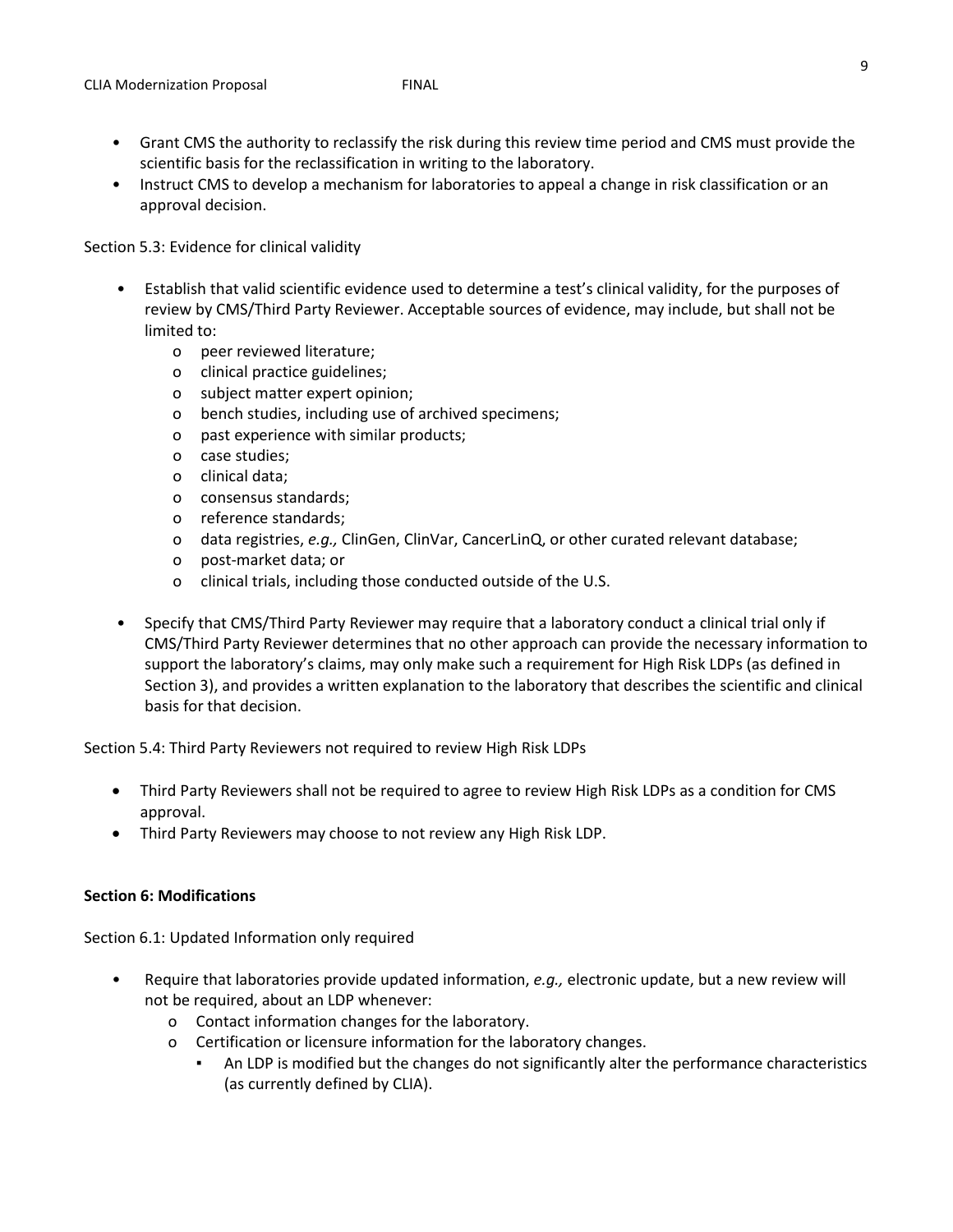## Section 6.2: New review required

- Require that laboratories provide updated and/or new information and a new review is required whenever the modification(s):
	- o Changes the LDP such that it meets the definition of a higher risk classification level.
	- o Significantly changes the performance characteristics (as currently defined by CLIA) of the LDP.



# **Modifications Schematic**

Section 6.3: Modification of an FDA cleared or approved IVD

- When an FDA cleared or approved IVD is modified such that it alters the performance characteristics established by the manufacturer, it will be considered an LDP and subject to the CLIA regulations, and the laboratory will be required to:
	- $\circ$  Establish for each test system the performance specifications for the performance characteristics required by 42 CFR 493.1253 (b)(2).
	- o If the performance characteristics have not been changed significantly: submit the information according to the LDP Publication requirements of Section 4.
	- o If the performance characteristics have been changed significantly: submit the information according to the LDP Publication and Review requirements of Section 4 and Section 5.
- The laboratory is also subject to the requirements in this section if the LDP created from the FDA cleared or approved IVD is further modified in the future.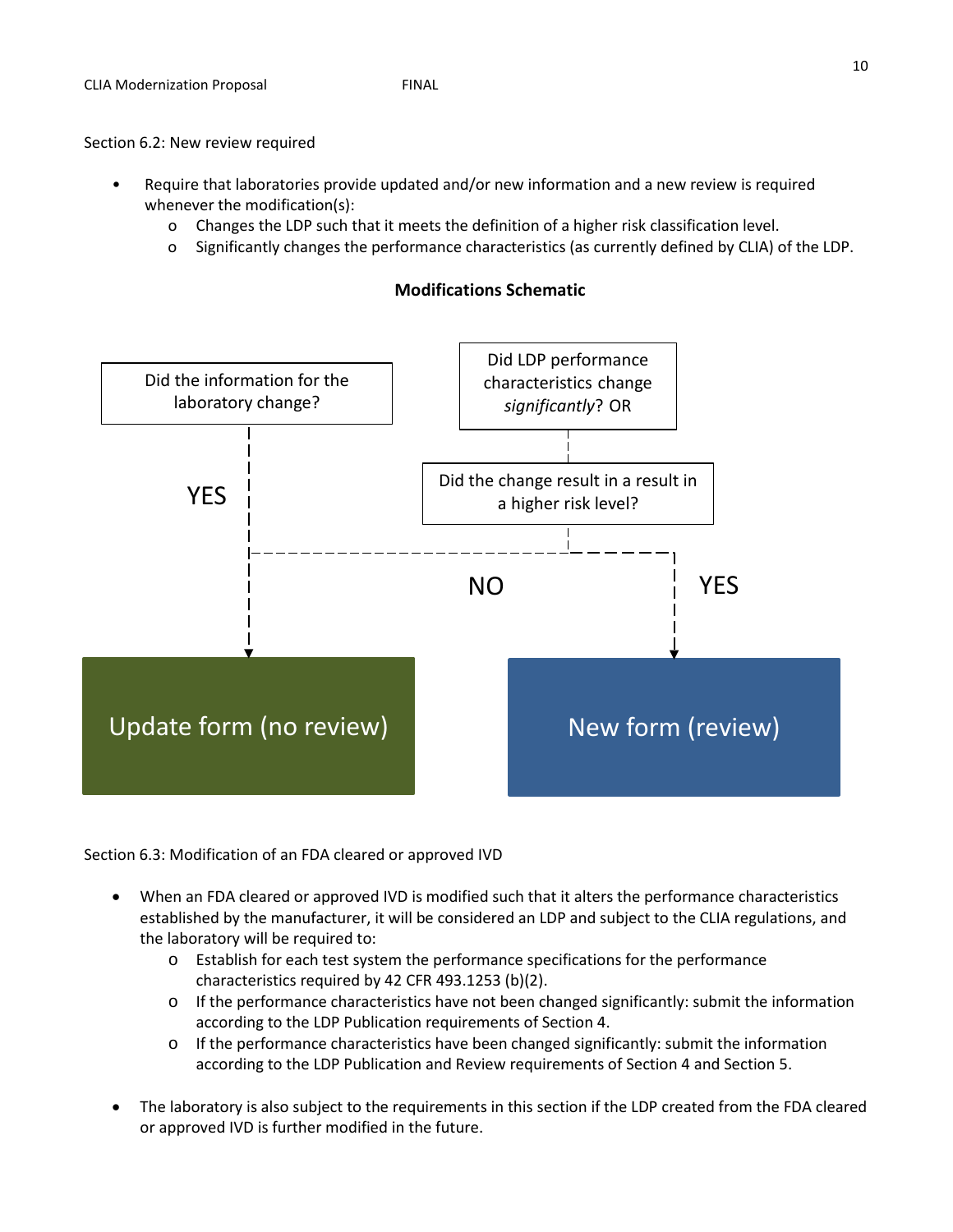## **Section 7: Conditional approval**

Rationale: Similar to the requirements of the NY State Clinical Laboratory Evaluation Program (CLEP) [\(http://www.wadsworth.org/labcert/clep/clep.html](http://www.wadsworth.org/labcert/clep/clep.html) ), laboratories that demonstrate a satisfactory aptitude with a specific technology or methodology, should be permitted to begin testing while the LDP is under review.

• Laboratories with demonstrated success with approved LDPs in the same or higher risk classification, will be conditionally approved to begin testing with LDPs that use similar technologies or methodologies pending the outcome of the review.

## **Section 8: Exemptions**

- LDPs that are intended to be used solely for public health surveillance shall be exempt from all requirements.
	- o 'Public health surveillance' means ongoing systematic activities, including collection, analysis, and interpretation of health-related data essential to planning, implementing, and evaluating public health practice closely integrated to the dissemination of data to those who need to know and linked to prevention and control.
- All Low Risk LDPs shall be exempt from all LDP Publication and Review requirements (Section 4 and Section 5).
- All Moderate Risk LDPs introduced prior to enactment are exempt from the LDP Review requirements (Section 5) and those introduced prior to April 24, 2003 are exempt from both LDP Review and LDP Publication requirements (Section 4 and Section 5).
- All LDPs that have approval from a state that has exempt status under the CLIA regulations and that requires pre-introduction review of analytical and clinical validity data will be exempt from the LDP Review requirements but will be required to submit LDP information for publication as required in Section 4.1.
- Compassionate use under CLIA: A single patient with suspected or established serious or immediately life threatening condition may be offered an LDP that has not been approved as long as the ordering physician has been notified in writing that the LDP has not been approved, and the physician provides the order to proceed. The compassionate use order must be documented by the laboratory.

| Low Risk &<br>surveillance LDPs | N/A: Exempt from both LDP Publication & Review requirements                                                                                                                                                                    |
|---------------------------------|--------------------------------------------------------------------------------------------------------------------------------------------------------------------------------------------------------------------------------|
| <b>Moderate Risk</b>            | • Introduced prior to enactment: exempt from LDP Review (subject to LDP<br>Publication requirements only)<br>Introduced prior to April 24, 2003: exempt from both LDP Review &<br>$\bullet$<br><b>Publication requirements</b> |
| <b>High Risk</b>                | No grandfathering: Subject to both LDP Review & Publication requirements                                                                                                                                                       |

## **"Grandfathering" Summary:**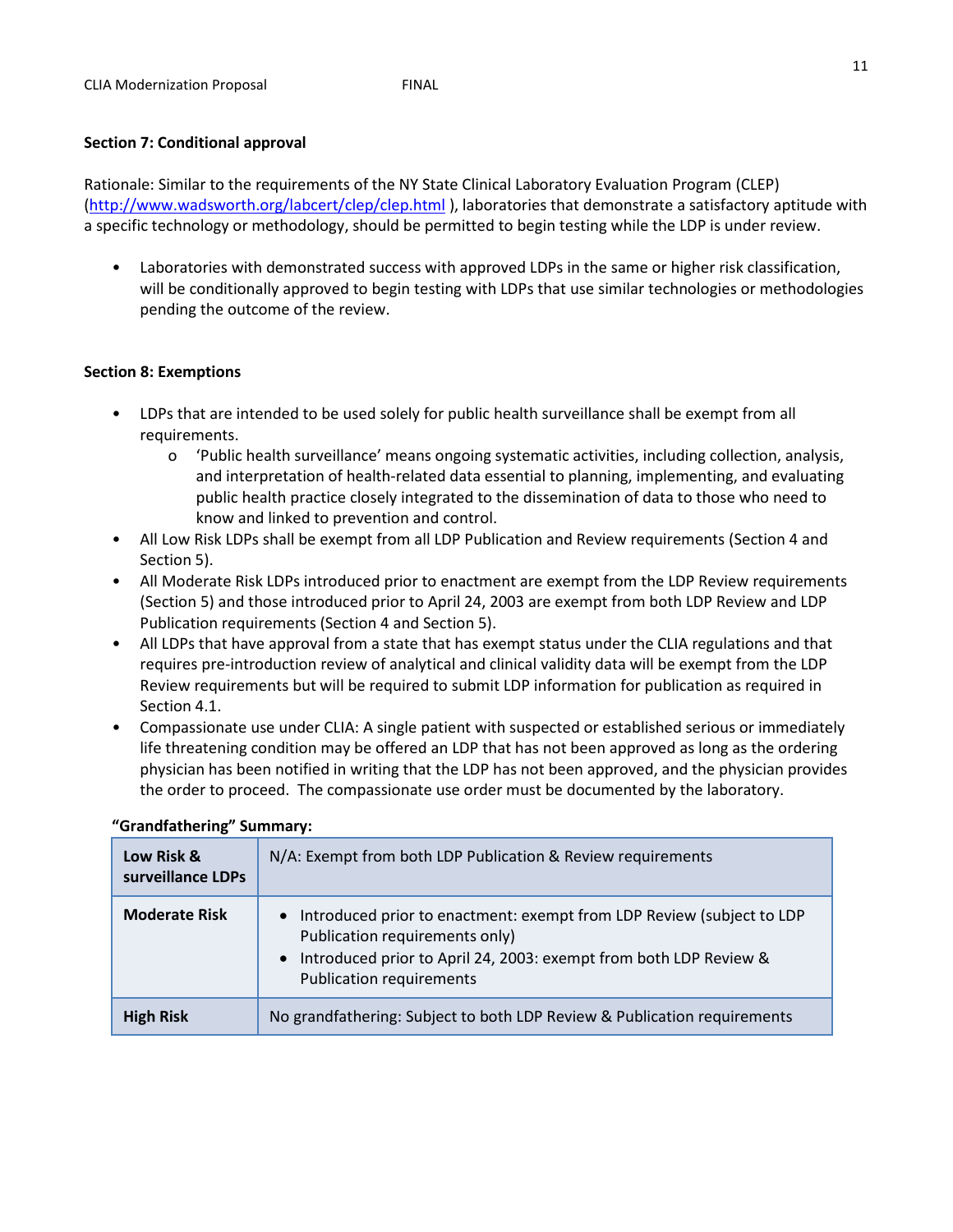# **Section 9. Minimum requirements for CMS-approved accrediting organizations' laboratory inspectors and the inspection process**

Rationale: CMS should require minimum requirements for CMS-approved accrediting organizations' laboratory inspectors and the inspection process to reduce variability in oversight among the various accrediting organizations.

Relevant code: 42 CFR 493.903; 42 USC 263a(f); 42 USC 263a(e)

Section 9.1: Inspector selection and training

- Require that CMS develop:
	- o Minimum qualifications for inspector selection.
	- o Minimum requirements for inspector training.
	- o Consistent and ongoing training for inspectors.

Section 9.2: Inspection teams

- Require that CMS-approved accrediting organizations use teams of relevant experts to inspect laboratories.
	- o Require that teams include experts relevant to each specialty or subspecialty including statisticians, IT experts, etc. when appropriate (*e.g.,* for MAAAs).

Section 9.3: Feedback mechanism

• Require that CMS develop a mechanism for laboratories to provide direct feedback to CMS on the inspection process.

Section 9.4: Records

- Require that CMS-approved accrediting organizations and proficiency testing programs maintain records and provide these to CMS on a yearly basis.
	- o These records should include:
		- Any complaints, investigations, and conclusions regarding programs and services, and
		- Any corrective action taken.
	- o Require that CMS use these materials in their assessment of each accreditation and/or proficiency testing program.

## **Section 10: Update list of analytes for which proficiency testing is required to ensure that the performance and validity of all laboratory developed testing procedures meet accepted standards**

Relevant code: 42 CFR 493 Subpart H & I; 42 USC 263a(f)

Rationale: CMS's list of analytes for which proficiency testing is required is outdated and does not include many analytes that are routinely used in standard patient care and includes others that are no longer used. All laboratory developed testing procedures (LDPs; which are considered to be high complexity by current CLIA regulations) should be subjected through a CMS-approved proficiency testing program, sample exchanges, or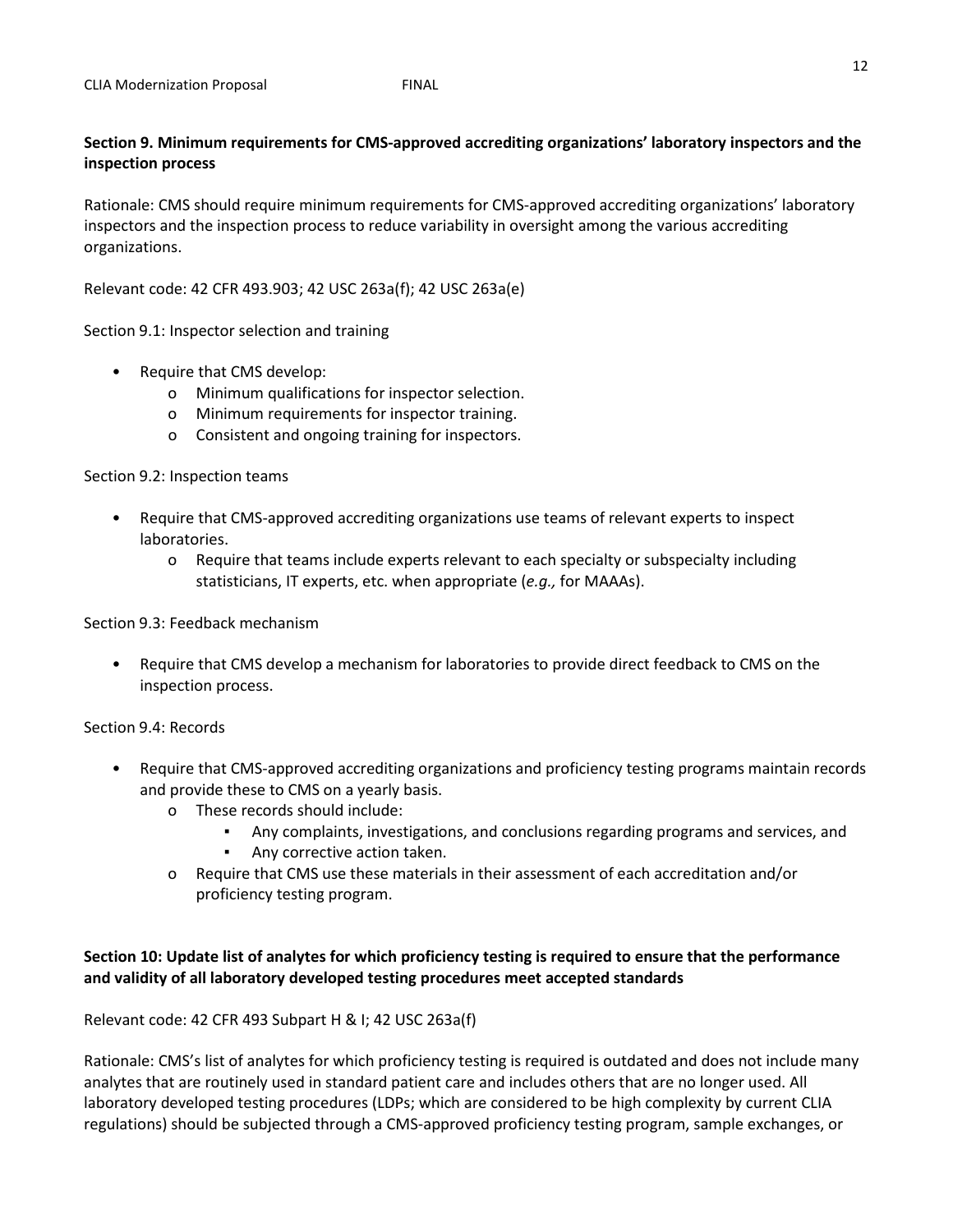alternative assessment (*i.e.,* when formal proficiency testing for the analyte does not yet exist) to ensure that LDPs are both accurate and precise.

Section 10.1: Require regular list updates

- Require that CMS update 42 CFR 493, Subpart H & I, using a public process that involves input from relevant clinical laboratory professionals to ensure appropriate oversight keeps up with advances in scientific knowledge and standards of care.
- Require that the list of analytes for which proficiency testing is required through an approved program is reviewed biennially (every two years) and updated no less frequently than every five years.

Section 10.2: Utilization of advisory boards

- Require that CMS develop a mechanism for reviewing and updating the list of analytes for which PT is required through an approved program that involves utilizing outside expert advisory boards that includes relevant laboratory professionals.
	- o Require that the mechanism use separate specialty public advisory boards made up of the following:
		- No fewer than four subject matter experts familiar with relevant LDPs each, and includes representatives from medical center, public health and commercial reference laboratories, and;
		- Third Party Reviewers and CMS-approved accreditation organizations.
	- o Require CMS to appoint subject matter expert members of the advisory boards using a nomination process that includes professional associations.
	- o Require that members of advisory boards have term limits.
- Specify that the advisory boards are tasked with generating a recommended updated list of analytes for which PT is required through an approved program by identifying changes (*e.g.,* additions and deletions) that should be made to reflect advances in scientific and medical knowledge and the current standard of care.
- Require that CMS review the recommendations of each advisory group, consider recommendations from the CDC Clinical Laboratory Improvement Advisory Committee, and adopt an updated list of analytes for which PT is required through an approved program.

Section 10.3: Proficiency testing or alternative assessment for all LDPs

- Clarify language in 42 USC 263a to require that CMS update the CLIA regulations to clarify that all LDPs shall be subjected to proficiency testing or alternative assessment.
	- o Specify that laboratories that have on its test menu an LDP for a least one analyte on the CMS list of analytes for which proficiency testing is required through an approved program must participate in proficiency testing, or alternative assessment if a formal proficiency test for an analyte does not exist.
	- o Specify that, for the remaining analytes, laboratories must participate in proficiency testing through a CMS-approved program, or alternative assessment.
	- o Specify that alternative assessment can involve:
		- Conducting comparative testing using samples, specimens, contrived specimens that have been split between two individuals in the same laboratory, or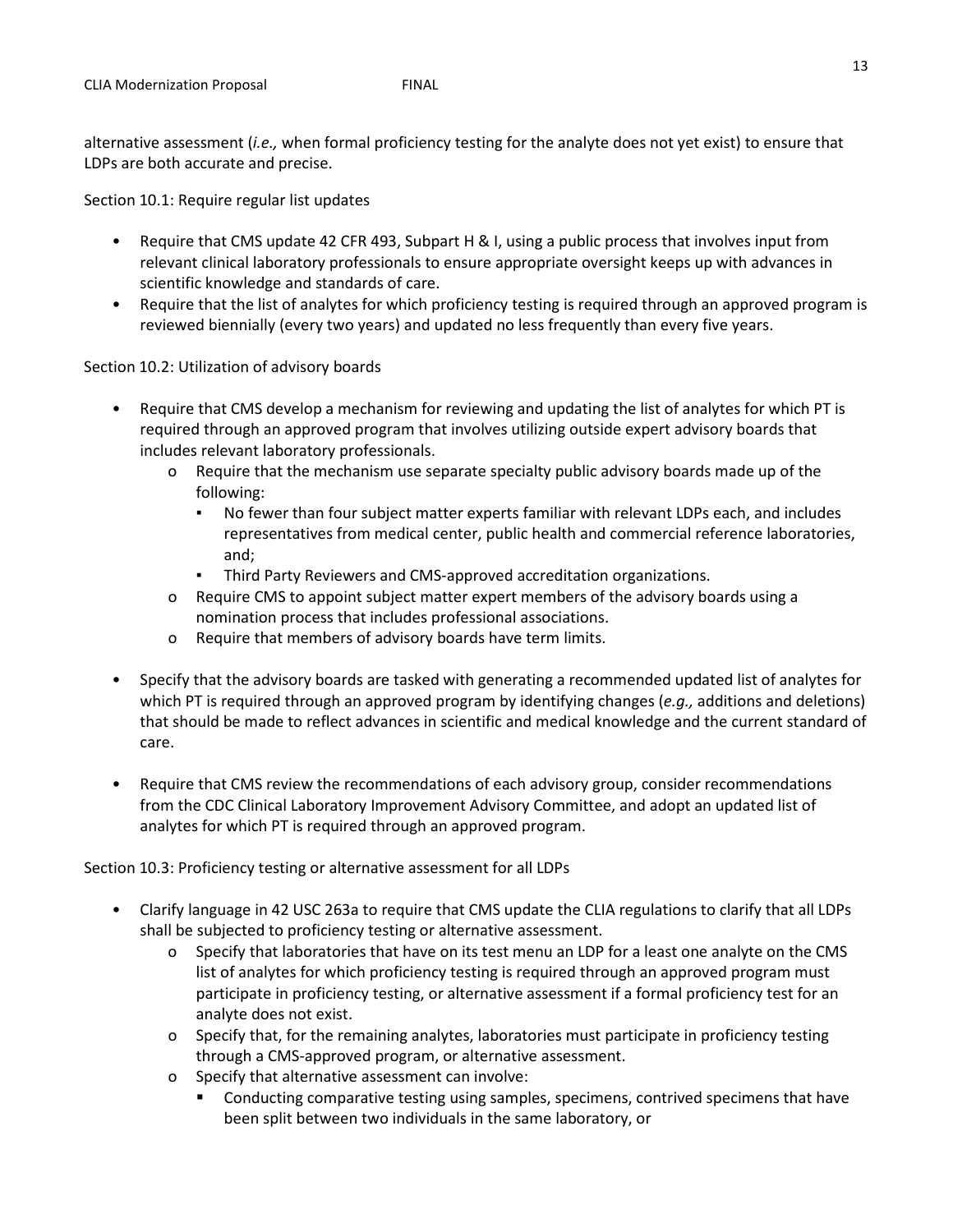**Conducting comparative testing by exchanging samples, specimens, or contrived specimens** with other laboratories.

## **Section 11: Mechanism for reporting laboratory errors**

## Relevant code: 42 CFR 493.2; 42 CFR 493.1233; 42 CFR 493.1291(k)

Rationale: Current CLIA regulations require that each laboratory report test patient result errors to the authorized person ordering the test, maintain a record of those errors, ensure that all complaints and problems reported to the laboratory are documented, conduct investigations of complaints when appropriate, and issue a corrected report. CMS-approved accrediting organizations must notify CMS within 10 days of any deficiency identified in an accredited or CLIA-exempt laboratory if the deficiency poses an immediate jeopardy to the patient or a hazard to the general public. The proposal builds upon these requirements.

## Section 11.1: Reporting errors

- Require labs to have ready access to a mechanism for ordering physicians to report possible laboratory/LDP errors.
- Require that any investigations conducted by a laboratory that reveal an error poses immediate jeopardy to the laboratory's patients or a hazard to the general public be reported to CMS directly.
	- o As defined in 42 CFR 493.2, 'Immediate jeopardy' means a situation in which immediate corrective action is necessary because the laboratory's noncompliance with one or more condition level requirements has already caused, is causing, or is likely to cause, at any time, serious injury or harm, or death, to individuals served by the laboratory or to the health or safety of the general public. This term is synonymous with imminent and serious risk to human health and significant hazard to the public health.
- Require that CMS provide this information to the public through the database described in Section 4.

Section 11.2: Further investigation of errors

• Require that CMS request FDA to investigate a modified FDA cleared or approved IVD that has possibly produced erroneous results when there is a sufficient concern. Sufficient concern would be similar to the threshold for when FDA cleared or approved IVDs are investigated.

## **Section 12: Enable CMS to collect fees to facilitate activities for LDP oversight**

## Relevant code: 42 USC 263a(m)(2)

Rationale: CMS should be provided the resources required to carry out the new activities outlined above.

- Enable CMS to collect an annual fee commensurate with the number of LDPs the laboratory offers;
	- o In the CLIA regulations, after "The Secretary shall require the payment of fees for inspections of laboratories which are not accredited and for the cost of performing proficiency testing on laboratories which do not participate in proficiency testing programs approved under subsection (f)(3)(C) of this section." Insert "The Secretary shall also require the payment of fees for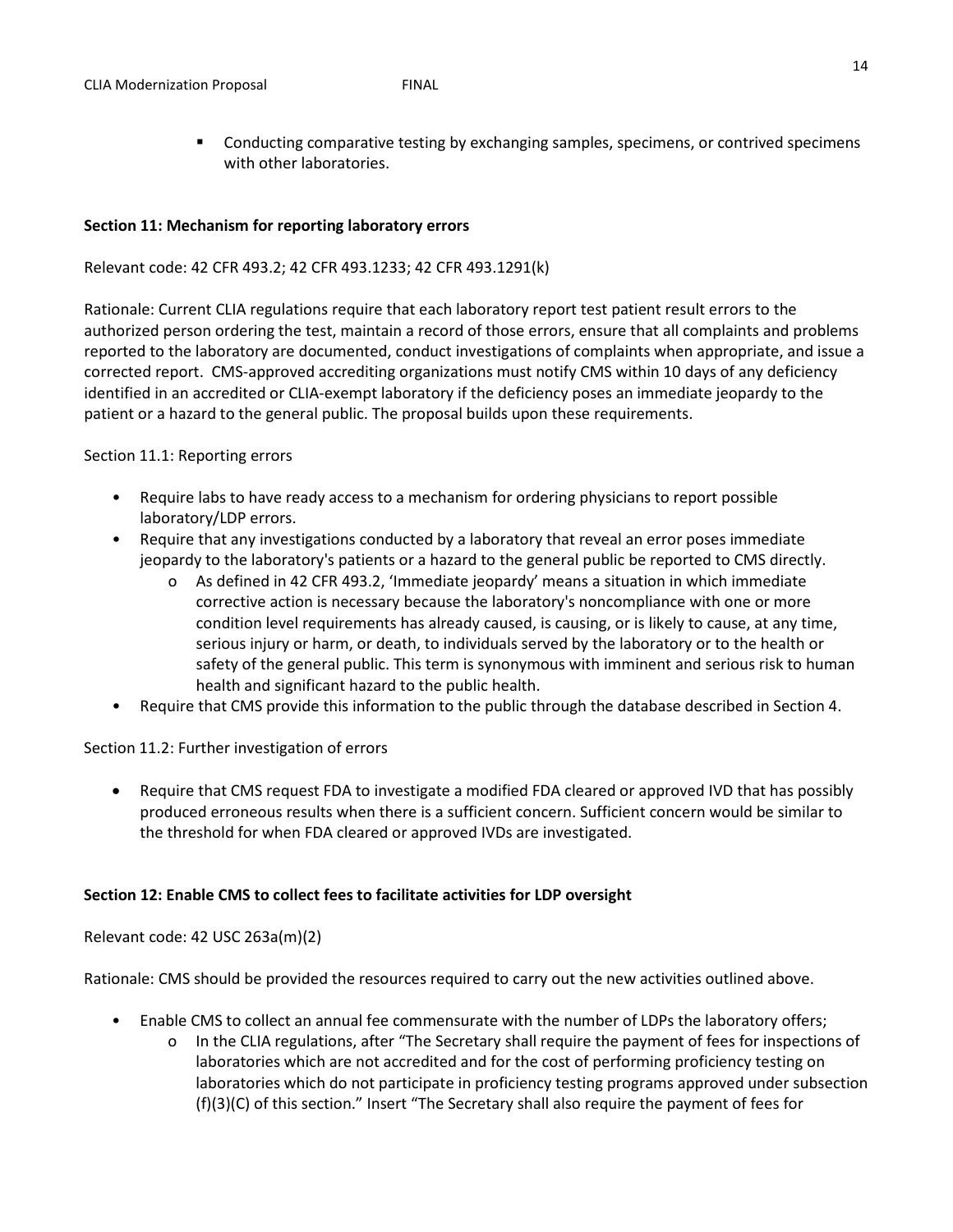submission of LDP information and cost of processing and reviewing the information and maintaining the LDP database."

- Require that the annual fee be limited to cost recovery
- Require that the annual fee be reviewed and any necessary updates recommended by the advisory board described in Section 10.
- Waive fees for public health laboratories that are outside of the standard fees for accreditation inspections.

## **Section 13: Ensure adequate scientific expertise**

- Require that the CMS division responsible for the implementation of CLIA regulations have in its top leadership a board-certified professional who has served as a laboratory director in a clinical laboratory that performs high complexity LDPs, and understands the special considerations of complex LDPs and a wide range of different types of LDPs.
- Require CMS to develop a mechanism whereby it can utilize the expertise of relevant subject matter experts in the medical and scientific communities.

## **Section 14: Other entities may not duplicate the activities of CLIA or otherwise require laboratories to submit evidence of an LDP's analytical or clinical validity to assess whether a test is reasonable and necessary.**

Rationale: Medicare Administrative Contractors requirements that laboratories submit data regarding analytical or clinical validity adds a duplicative regulatory system that adds expense to the healthcare system and involves potentially conflicting requirements.

- Insert the following text: "No State, tribal, local government (or political subdivision thereof), or government contractor may establish or continue in effect any requirement related to assessing the analytical and/or clinical validation of an LDP that is different from, or in addition to, the requirements of [the CLIA regulations as amended by this bill] for the purposes of assessing whether the LDP is reasonable and necessary, *i.e.,* for coverage and payment purposes."
- No federal government entity or entity that sets coverage or payment policy may be a CMS-approved Third Party Reviewer.

### **Section 15: Exempt status**

Rationale: Inspection by the enhanced CLIA regulations should continue to preempt states that are judged to be less stringent than the CLIA regulations. States that currently have exempt status under CLIA, *i.e.,* New York and Washington, will continue to have exempt status.

• CLIA regulations shall continue to preempt states that are judged to be less stringent than the CLIA regulations.